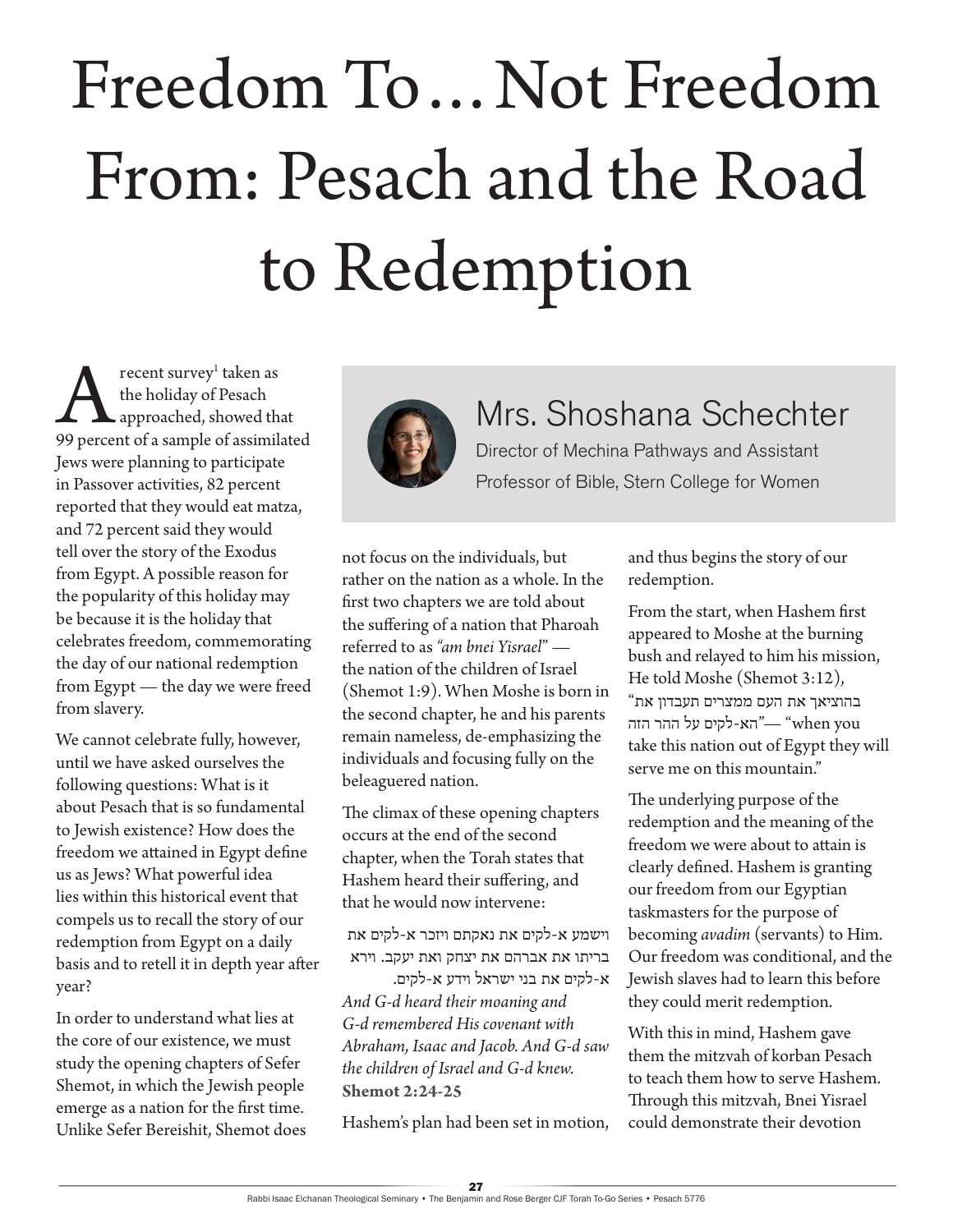to Hashem while simultaneously denouncing the idolatry that they worshiped in Egypt, the sheep. Hashem (Shemot 12:3) commanded Bnei Yisrael to "take for yourselves a ויקחו להם איש שה לבית אבות" ",sheep לבית שה"echoing the command to

One of the ways we answer the child's Mah Nishtana questions is by saying: מתחילה עובדי עבודה זרה היו אבותינו ,ועכשיו קרבנו המקום לעבודתו originally, our forefathers were idol worshippers and now the Omnipresent has brought us closer to His service. How does that answer relate to the story of the Exodus? R. Chaim Yosef David Azulai (Chida) in *Simchat HaRegel* explains based on the principle found in the Gemara, *Yevamot* 66b, הקדש מפקיע מידי שעבוד.  $On$ a literal level, this means that when something is consecrated, all existing liens on the item are removed. Chida offers another level of interpretation: consecration can take us out of bondage. We were supposed to be enslaved for 400 years, but because we were brought closer to His service, our slavery was truncated. When we were transformed into servants of God, it removed our shackles of bondage.

**Torah To Go Editors**

Avraham at *Brit Bein Habetarim* (the Covenenat of the Pieces), where Avraham was told (Breishit 15:9) *k'cha li,* take for me. Avraham, the first person to recognize Hashem and serve Him, and the first one to call God his Master, his *Adon*<sup>2</sup> demonstrated his devotion by "taking" an animal, thus entering a covenant with G-d. During this covenant, G-d told Avraham of the future enslavement in Egypt and subsequent redemption which would be sealed with a covenant with Him. It is significant to note that his future descendants, who G-d told Avraham about then, would similarly "take" an animal as the first step toward entering their own covenant with G-d. It is also noteworthy to point out that when Moshe relays to the Jews Hashem's instructions pertaining to korban Pesach, he adds the word *mishchu* and tells them:

ויקרא משה לכל זקני ישראל ויאמר אלהם משכו וקחו לכם צאן למשפחותיכם ושחטו הפסח.

*And Moshe called to the elders of Israel and he said to them: Draw forth and buy for yourselves sheep for your families so that you can slaughter the Pesach offering.* **Shemot 12:21**

Rashi, quoting the *Mechilta*, explains that Moshe is instructing Bnei Yisrael to withdraw from idolatry and take on the mitzvah of the sheep:

משכו ידיכם מאלילים וקחו לכם צאן של מצוה.

*Remove your hands from idolatry and buy for yourselves sheep to perform a mitzvah.*

**Rashi, Shemot 12:6**<sup>3</sup>

Abandoning their idolatrous beliefs and changing their loyalties by devoting themselves to G-d was a prerequisite for redemption.

To further prove their newfound dedication to G-d, after designating the sheep, Bnei Yisrael were told to slaughter it and smear its blood on the doorposts and doorframes of their homes as a sign:

והיה הדם לכם לאות על הבתים אשר אתם שם וראיתי את הדם ופסחתי עליכם ולא יהיה

בכם נגף למשחית בהכתי בארץ מצרים. *And the blood shall be a sign for you on the houses that you are in. And I will see the blood and pass over them ...* **Shemot 12:13**

Many commentaries agree<sup>4</sup> that the sign was both for the Jews and for G-d. They explain that Bnei Yisrael would see the blood and understand the significance of their public renunciation of Egyptian gods and their newfound belief in G-d, while at the same time, G-d would see the blood as a sign of their devotion and servitude to Him. The *Mechilta* (Shemot 7:48) suggests that the blood that G-d sees on the doorposts harkens us back to *akeidat Yitzchak* and "reminds" G-d of the blood of the ram that Avraham offered in place of Yitzchak, which symbolized the dedication and sacrifice to his master, his *Adon*. Only after Bnei Yisrael followed in Avraham's footsteps, demonstrating their devotion to G-d and their willingness to serve Him through the mitzvah of korban Pesach, did they merit their redemption.

That devotion to G-d and the willingness to serve Him is the underlying meaning of *yetziat Mitzrayim*. Through the redemption from Egypt we learn the underlying goal of Judaism — to serve G-d. We learn that freedom does not mean freedom from all work and responsibility, but rather freedom from serving human masters in order to serve G-d.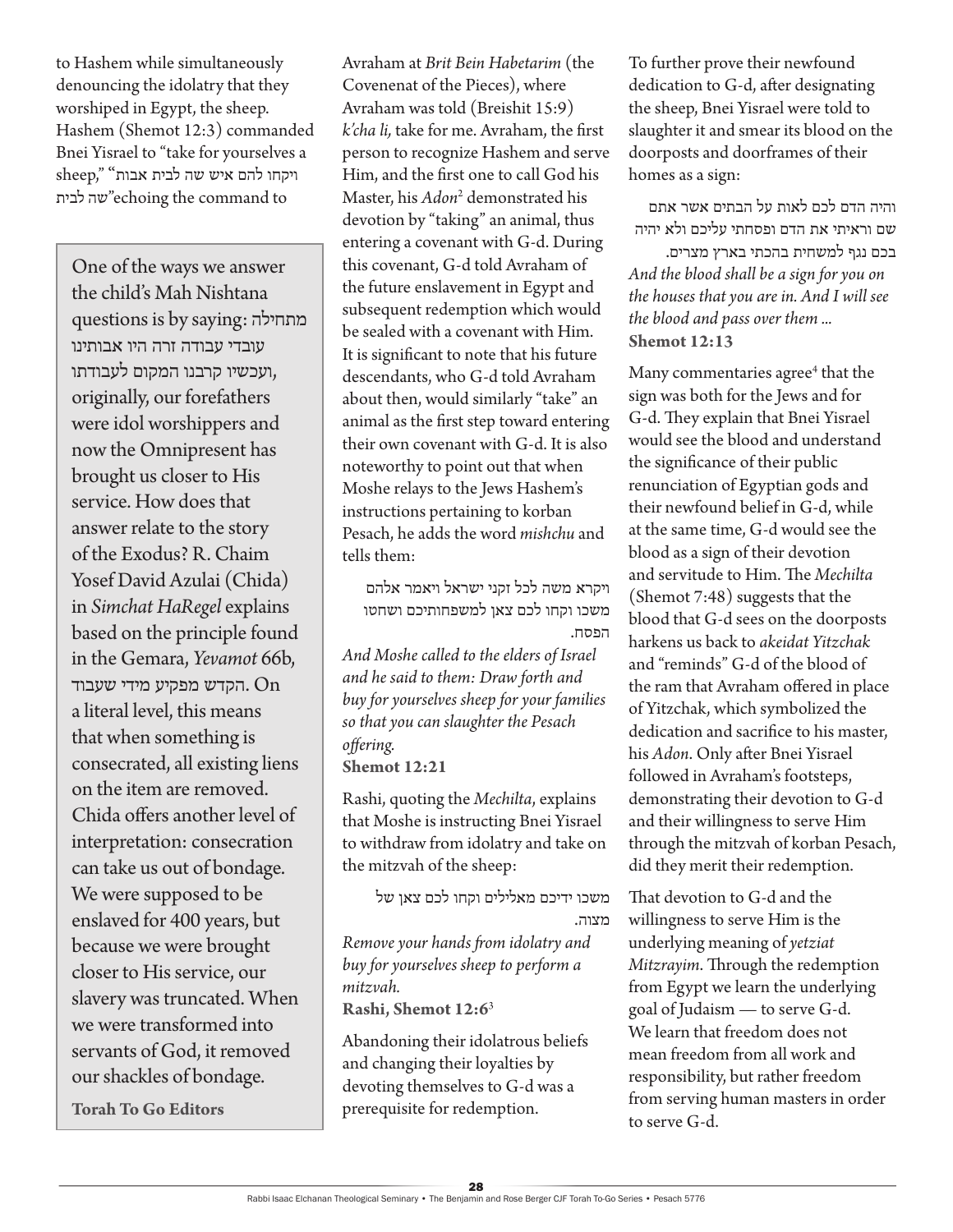We are commanded to eat matzah, poor man's bread, to remind us that we did not bring about our own redemption, but rather, we left as slaves, solely through the Hand of G-d.

The Ramba $m<sup>5</sup>$  uses this idea to explain why we have an obligation to remember the Exodus from Egypt on a daily basis, in our prayers, in mezuzot, and in tefillin. The story of the redemption from Egypt reminds us to serve Hashem and undertake the yoke of mitzvot. The more constant reminders we have, the more we realize that serving G-d is the ultimate purpose of our daily existence.

Rav Shamshon Raphael Hirsch (to Shemot 13:16) elaborates on this idea and explains why G-d commanded us to place the story of *yetziat Mitzrayim*  that is found inside tefillin on our arms and between our eyes.6 Our arms represent our actions, and the space between our eyes represents our thoughts. We must constantly remember our obligation to serve G-d with both our actions and with our minds, with both our physical and

spiritual beings.

Rav Kook, in *Olat Ra'ayah* (Vol. I, pg. 39), expands on this concept and explains the significance of re-experiencing *yetziat Mitzrayim* every year — *b'chol dor vador*. *Yetziat Mitzrayim* was not an isolated historic event that occurred years ago, he writes, but it is a task confronting every individual in every generation, representing the triumph of the spiritual over the physical. The same way that Bnei Yisrael abandoned the physical *avodah* of Egypt in order to embrace the spiritual *avodah* of G-d, we too must enable our spiritual *avodah* to triumph in our physical surroundings.

In the Haggada, when the wicked son asks, "*Mah ha'avodah hazot lachem?" —* What is this service to you? — our response to him is "*ba'avur zeh asah* 

*Hashem li b'tzeiti MiMitzrayim* — it is because of this that G-d took me out of Egypt." *Zeh* — these, are the mitzvot of korban Pesach, matzah and maror. If you were there, we tell the *Rasha*, you would not have accepted these mitzvot and, therefore, you would not have been redeemed. Only through the performance of the combination of these mitzvot were we worthy of being redeemed.

The korban Pesach represents our freedom from Egypt, marked by the renunciation of that which the Egyptians worshipped, while the matzah acts as a reminder, not only that we were *avadim*, but that we left, not through our own strength but through the "Hand of Hashem," with the ultimate goal of becoming *avadim* to Hashem. It is for this reason that among the presentation of the commandments obligated on Pesach, the same verse states two seemingly disjointed ideas:

זכור את היום הזה אשר יצאתם ממצרים מבית עבדים כי בחזק יד הוציא ה' אתכם מזה ולא יאכל חמץ. *Remember today that Hashem took you out of Egypt from the house of slavery ...*